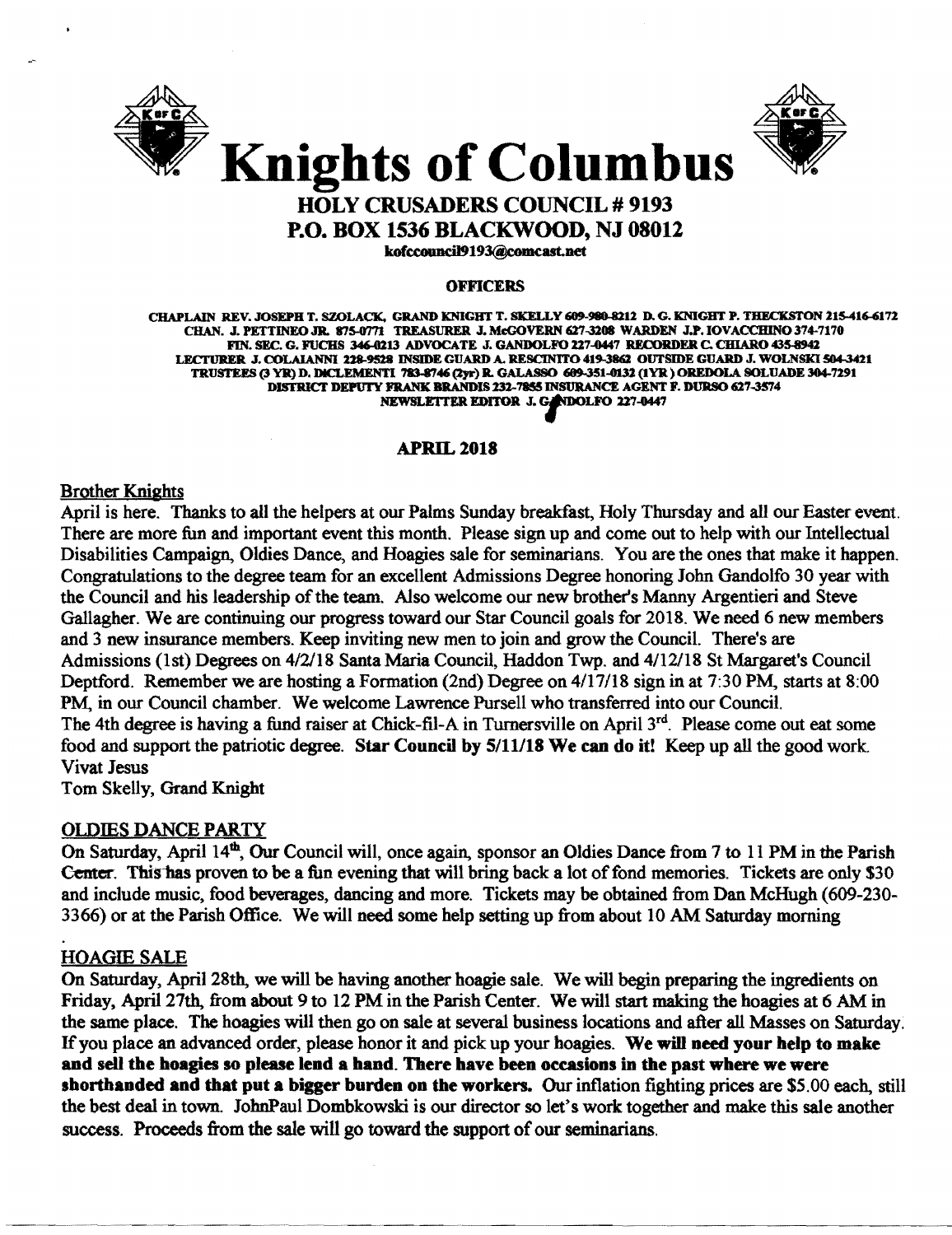# DEGREE NEWS

Our Council hosted a First Degree (Admission Degree) Exemplification on Mar.  $15<sup>th</sup>$ . On this occasion 3 took their First, 2 from our Council. We congratulate and welcome Emmanuel Argentieri and Stephen Gallagher. Our degree team was in good form in the following roles: Dan Tumolo (OK), Fred Durso (DGK), John Gandolfo (Chan), Robert Galasso (FS), Pat Theckston (Ward), Fred Sulpize (BnBr), Joe Pettineo 3rd and Ray Duguay (HnGds), Joe Pettineo Jr. (InGd) and Jim McGovern (Mus).

Our Council congratulates and welcomes Joseph Romano and Gerald Sateriele who took their First Degree (Admission Degree) on Feb. 28<sup>th</sup> at special degree at Scotland Run Honoring Bishop Sullivan.

ATTENTION ALL 1st DEGREE KNIGHTS We will be hosting a 2<sup>nd</sup> (Formation) degree on Tuesday, April 17<sup>th</sup>. Try to make it.

#### PARISH APPRECIATION BREAKFAST

For the 16<sup>th</sup> year, in order to show our appreciation to our parishioners for their support throughout the year, our Council provided them with a complete breakfast after the Mar  $25<sup>th</sup>$ Sunday Masses. This breakfast was well attended and 805 parishioners enjoyed the breakfast. The challenge was met by a large number of members that worked to cook, serve and clean up to meet a crowd this size. Congratulations to all of you that worked to make the program a tremendous success and especially our Program Director, John Colaianni. Leftover food was donated to Sister Dorothy;

### **HOAGIE SALE**

On Saturday, April 28th, we will be having another hoagie sale. We will begin preparing the ingredients on Friday, April 27th, from about 9 to 12 PM in the Parish Center. We will start making the hoagies Saturday 6 AM in the same place. The hoagies will then go on sale at several business locations and after all Masses on Saturday. If you place an advanced order, please honor it and pick up your hoagies. We will need

your help to make and sell the hoagies so please lend a band. There bave been occasions in tbe past wbere we were sbortbanded and that put a bigger burden on the workers. Our inflation fighting prices are \$5.00 each, still the best deal in town. JohnPaul Dombkowski is our director so let's work together and make this sale another success. Proceeds from the sale will go toward the support of our seminarians.

### COUNCIL ELECTIONS

Our Council elections will take place at our June 14<sup>th</sup> business meeting. Our Grand Knight, Tom Skelly, has appointed a nominating committee that includes Dan Tumolo and John Gandolfo, to prepare a slate of candidates to be published in the May newsletter. If you a 3<sup>rd</sup> degree member in good standing (dues paid) you are eligible to hold office in the Council. Ifyou are interested in having your name placed in nomination, contact a member of the nominating committee or our Grand Knight. Finally, nominations may be made from the floor at the election meeting.

#### CITIZENS WITH INTELLECTUAL **DISABILITIES**

During the weekend of April 20-22, our Council will participate in the annual Knights of Columbus fund raising drive for Citizens with Intellectual Disabilities. We will be taking up a presence at several business locations and our Church after all the Masses. You will be receiving a call from our program director, Dan McHugh as he prepares our solicitation schedule. Please cooperate with Brother Dan and make your selves available to cover our stations and, when you schedule a time please honor that commitment. Thank you.

## KNIGHTS OF COLUMBUS INSURANCE

The Knights of Columbus is one of the largest insurers in North America and has surpassed \$109 billion insurance in force and is a member of the Fortune 500. It consistently earns the highest ratings for ethical business practices. Providing financial benefits for it's members was the reason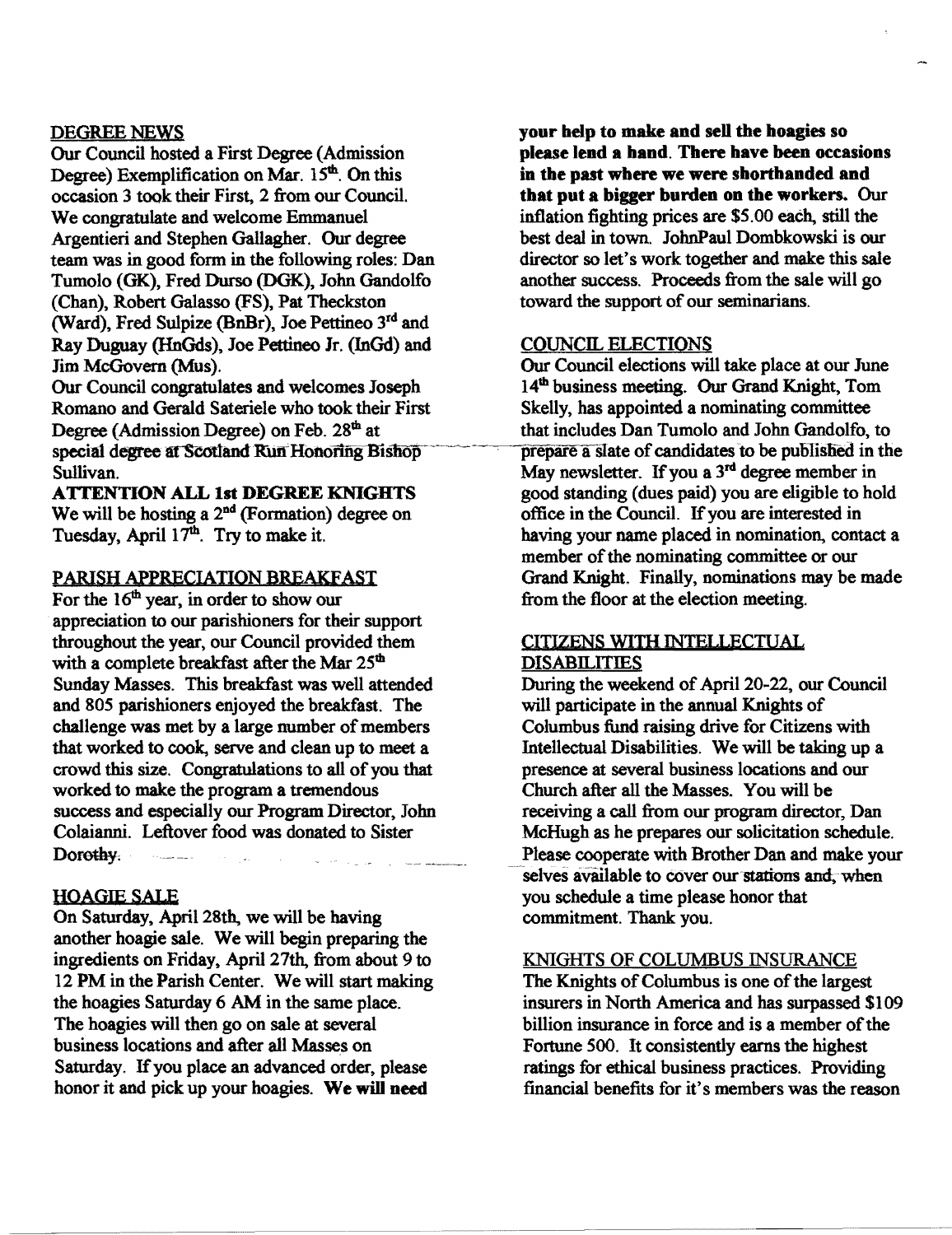Father McGivney founded the Knights of Columbus and our founding charter makes it clear that our primary goal is to "render financial benefits to its' members and the beneficiaries of members. For further information please call me for an appointment.

Fred Durso, FICF, Field Agent, (S56) 401-3055 Fred.durso@kofc.org

## SAVE THE DATE

The Annual Robert Stefano Memorial Golf Outing is scheduled for Friday. June  $8<sup>th</sup>$ , 2018. Very important-the major portion of funds for charity are raised by tee ads and patron ads. Tee Ads \$150/Patron Ads \$75. We need members to ask businesses for Tee and Patron Ads. A sign up form is enclosed with this newsletter. We will also need prizes for Chinese Auctions as well as door prizes. These are all very important parts of this fund raising effort.

### SILVER SHIELDS AWARD

This award goes to first year members who attend 3 consecutive business meetings, actively participate in 3 service activities, recruits at least 1 new member, and receives their 2<sup>nd</sup> and 3<sup>rd</sup> degrees. We congratulate Jim McCusker on receiving this award on Mar. 8<sup>th</sup>.

### FOURTH DEGREE NEWS

On Tuesday, April  $3<sup>rd</sup>$  the Assembly will host a fund raiser at Chick-fil-A, 5651 Rt. 42 Turnersville, from 4:30 to 7:30 PM. 10% of your purchase will be donated to this fund raiser and the proceeds will be used to support our veterans and active duty military.

The Bishop Schad Assembly meets on the 3rd Wednesday of the month in the Parish Center.

# FlRST FRIDAY ADORATION

Exposition of the Blessed Sacrament will take place in the Our Lady of Hope Chapel on First Friday, April 6th, after the 9:00 AM Mass,

continue until 7:00 PM, and close with Benediction.

## APRIL BlRTIIDAYS AND ANNIVERSARIES

The following members or members of their families will celebrate their birthdays this month: Ernie Aukerman, Roseanne Aversa, Jack Bauer, Richard Calabrese, Annette Calabro, Bishop James Checchio, Ed Condon, Robert Doyle, John Esposito, Mrs Jo-Ann Gandolfo, Harry Hamp, Tom Kelley, Jeffrey G. Lilley, Dave Lusardi, Lee Martin, Michael Matulewicz, Paschal Nwako, Michael Petrone. Lester Palangi, Theresa Porcellini, Anthony Russo, Eric Stankiewicz, Antonio Tarantino, Patrick Theckston, Steven Thomas, Mrs. Linda Tolen, Jack Werner, James Worstall, Diane Woyciechowski and Raymond Zarzecki.

Members celebrating their anniversaries are: Mr.& Mrs. Dan Riiff, Mr.& Mrs. Joseph Pettineo, Mr.&Mrs. Joseph Pettineo, Jr., Mr.&Mrs. Robert Esposito, Mr.&Mrs Fred Sulpizi, Mr.&Mrs. Albert Tucci and Mr.& Mrs. Paul Woyciechowski. CONGRATULATIONS. If we missed someone's birthday or anniversary, please contact John Gandolfo (227-0447) or gandyOSO 12@comcast.net.

# IMPORTANT DATES

Apr. 1 Easter Sunday Apr. 3 Assembly Fund Raiser (Chick-fil-A) Apr. 6 First Friday (OLOH Chapel) Apr. 12 Officers Meeting (7 PM Parish Center) Apr. 12 Council Meeting (S PM Parish Center) Apr. 14 Oldies Dance (7-11 PM Parish Center) Apr. 17 Second Degree (S PM Parish Center) Apr. 20-22 People With Intellectual Disabilities Apr. 26 Council Meeting (S PM Parish Center) Apr. 2S Hoagie Sale May 4 First Friday (OLOH Chapel) May 10 Officers Meeting (7 PM Parish Center) May 10 Council Meeting (S PM Parish Center) May 13 Mother's Day Carnation Sale May 16-19 Parish Festival May IS-20 State Convention (Wildwood) May 24 Council Meeting (S PM Parish Center) May 2S Memorial Day Mass & Twp. Parade